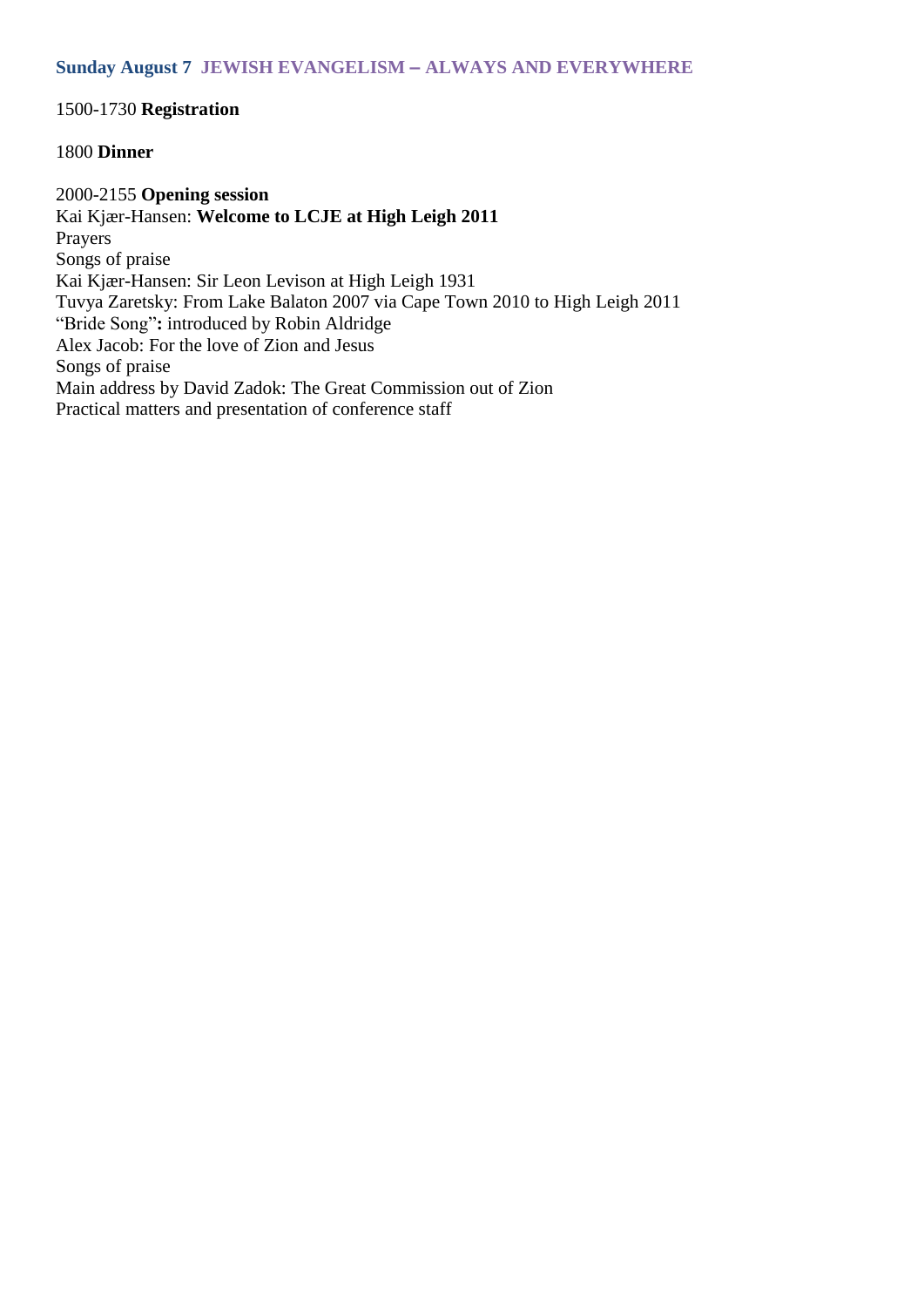# **Monday August 8 ISRAEL AND THE NATIONS**

0700-0720 **Prayer meeting** 0715-0815 **Breakfast** 0825-0840 **Worship**

0845-1200 **Morning session** Moderator: Bodil F. Skjøtt 0845-0915 Bible reflection by David Sedaca: Running to the finish (Hebrews 12:1-3) Instrumental music 0915-1015 Stuart Dauermann: To the Jew, of course! Responses by Jim Sibley and Martin Goldsmith

1015-1045 **Coffee break**

1045-1125 Grace Matthew: God is on the move 1125-1215 Business meeting chaired by Tuvya Zaretsky Report from the ICC – Kai Kjær-Hansen Financial report – Kai Kjær-Hansen Voting procedures and nomination committee – Tuvya Zaretsky About the Conference Statement – Tuvya Zaretsky

1230 **Lunch**

1500-1715 **Afternoon session** Moderator: Arlie Francis 1500-1555 Maxim Katz: **Integration of Russian speaking messianic Jews in Israeli communities** Vladimir Pikman: **The communities of Russian-speaking believers – in Germany and Russia** Juhani Koivisto: **Reaching Russian Jews from Finland**

1555-1605 Rob Styler: **The way we talk about each other in LCJE** (Drama)

1605-1715 **The Lausanne Movement and Jewish evangelism** Moderator: Bodil F. Skjøtt Kai Kjær-Hansen: **Setting the scene** Tuvya Zaretsky: **Lausanne Congress on World Evangelization - 1974** Susan Perlman: **Enjoying being part of the Lausanne Movement since 1980** Daniel Nessim: **Being part of Lausanne III at Cape Town – an eye opener** Mitch Glaser: **Personal reflections on Lausanne III at Cape Town - challenges and disappointments** Interaction and discussion: What can we offer each other in the future?

### 1800 **Dinner**

2000-2145 **Evening session** Moderator: Susan Perlman Kai Kjær-Hansen: **Ursula Nehab in the Land: conversion and love story** David Zadok: **My meeting with the persecuted at Cape Town 2010** Charles Klingensmith: **Stories from Japan** Main address by H. Greer: **The first of the four "alls" of the Great Commission (Matthew 28: 16-20): All power**

2200-2245 Late evening options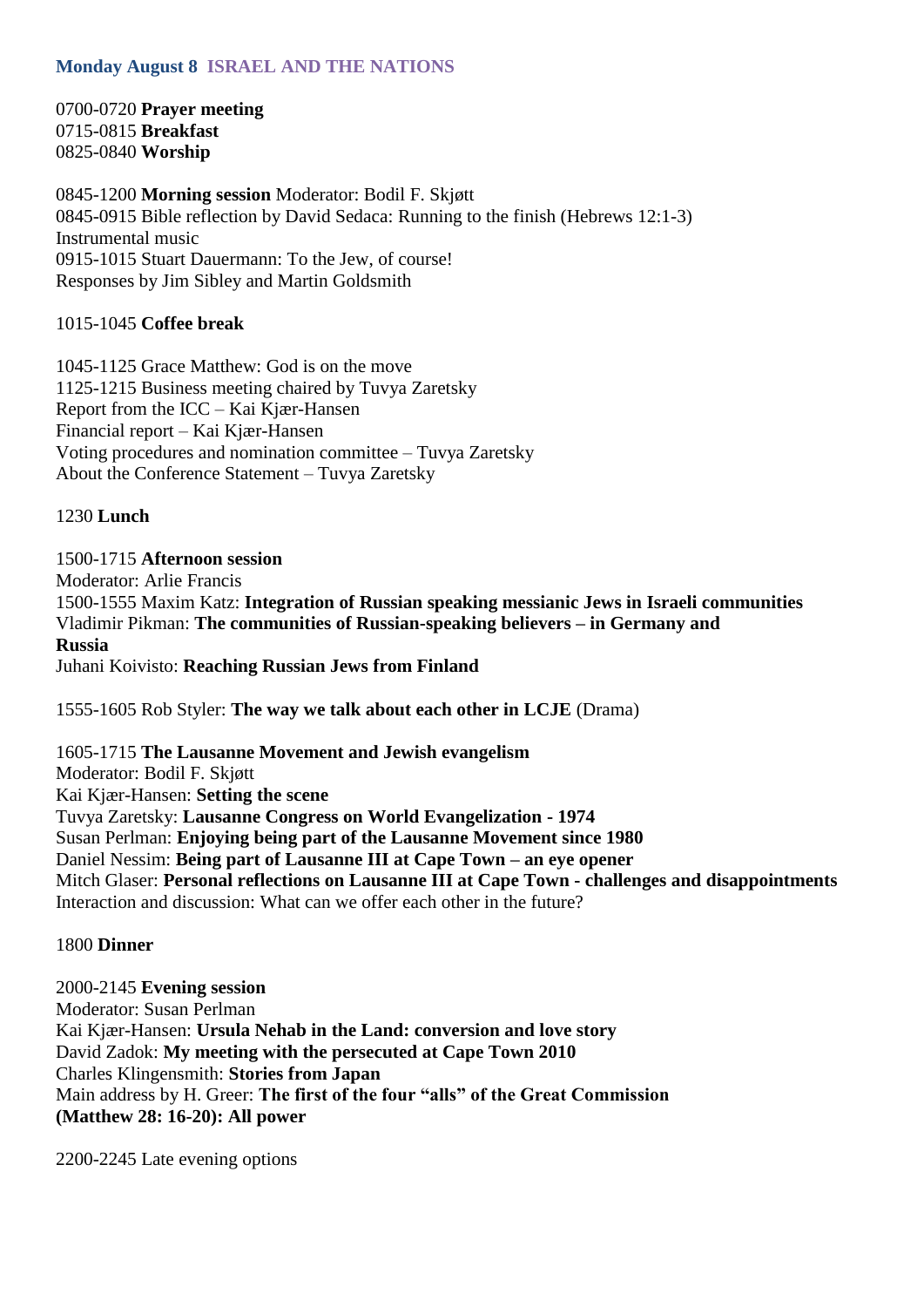## **Program Ninth International LCJE Conference 2011 Tuesday August 9**

# **THE STATE OF ISRAEL AND MESSIANIC BELIEVERS**

0700-0720 **Prayer meeting** 0715-0815 **Breakfast** 0825-0840 **Worship**

0845-1200 **Morning session** Moderator: H. Greer 0845-0910 Bible reflection by Bodil F. Skjøtt: **Faith in Practice - Abel, Enoch, Noah and Abraham (Hebrews 11:1-12)** Instrumental music 0915-1000 Michael Decker: **The Law of Return with a Focus on Christians and Messianic Jews** 1000-1015 Short reports from Israel John Sode-Woodhead: **Israel Education Forum** Christian Rasmussen: **Houses from within**

1015-1045 **Coffee break**

Moderator: **Murray Tilles** 1045-1200 Dan Sered: **Proclamation evangelism in Israel** Victor Kalisher: **Israel and the Bible - connecting Israel with the message of the Bible** Jamie Hilsden: **Reconciliation** Alec Goldberg: **Leadership training in the Israeli Messianic community**

1200-1215 Short reports from Israel Irit Iffert: **Yuval – the Messianic music and art school**

1230 **Lunch**

1500-1715 **Afternoon Session** Moderator: Armin Bachor 1500-1530 Michael Zinn and David Zadok: **Unity and diversity within the Messianic body in Israel today** 1530-1615 Michael Decker: **The future of the Messianic movement in Israel: democratic and legal challenges**

1615-1715 Business meeting chaired by Tuvya Zaretsky Reading of first draft of Conference Statement Discussion Nomination of candidates for elections to LCJE's International Coordinating **Committee** 

#### 1800 **Dinner**

2000-2145 **Evening session** Moderator: Susan Perlman Kai Kjær-Hansen: **Ruth Clark in the Land: One of the Three Misses Clark** Lawrence Hirsch: **My meeting with the poor at Cape Town 2010** Cecilia Burger: **Stories from South Africa** Main address by Justin Kron: **The second of the four "alls" of the Great Commission (Matthew 28:16-20): All people**

2200-2245 Late evening options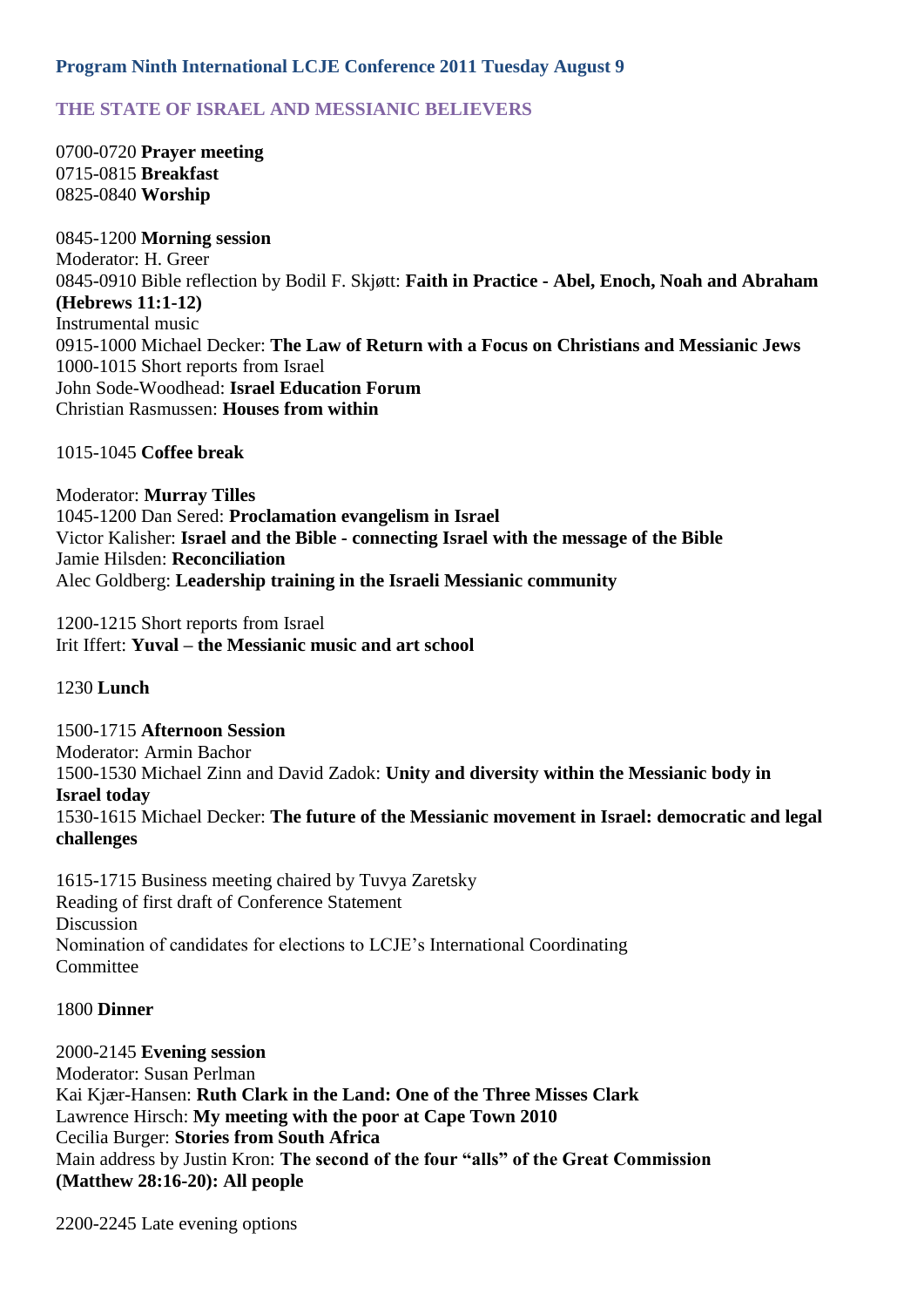# **Program Ninth International LCJE Conference 2011 Wednesday August 10**

# **MISSION AND THEOLOGY**

0700-0720 **Prayer meeting** 0715-0815 **Breakfast** 0825-0840 **Worship**

0845-1215 **Morning session** Moderator: Amy Downey 0845-0910 Bible reflection by Wayne Hilsden: **Still living by faith: longing for a better country (Hebrews 11:13-22)** Instrumental music 0915-1015 Darell Bock: **The apostolic gospel: more than death from sin** Tuvya Zaretsky: **The apostolic messenger: less than a saint**

### 1015-1045 **Coffee break**

Moderator: Jorge Sedaca 1045-1150 Paul Rood: **Louis Meyer: The uneasy role of the Jew in the Church in the beginning of the 20th century** Richard Harvey: **Evaluating Messianic Jewish theology today: have we gone too far or not far enough?** 1150-1215 Spontaneous five-minute contributions by participants

## 1230 **Lunch**

1400-1800 **Afternoon free** Possibility for sightseeing, networking – or joining the High Leigh Games 2011

#### 1800 **Dinner**

2000-2145 **Evening session** Moderator: Susan Perlman Kai Kjær-Hansen: **Hannah R. Hurnard: from wayfarer in the Land to New Age** Judith Rood: **My meeting with the broken at Cape Town 2010** Mary C: **Stories from Siberia** Main address by Kirk Gliebe: **The third of the four "alls" of the Great Commission (Matthew 28:16-20): All that Jesus taught** 2200-2245 Late evening options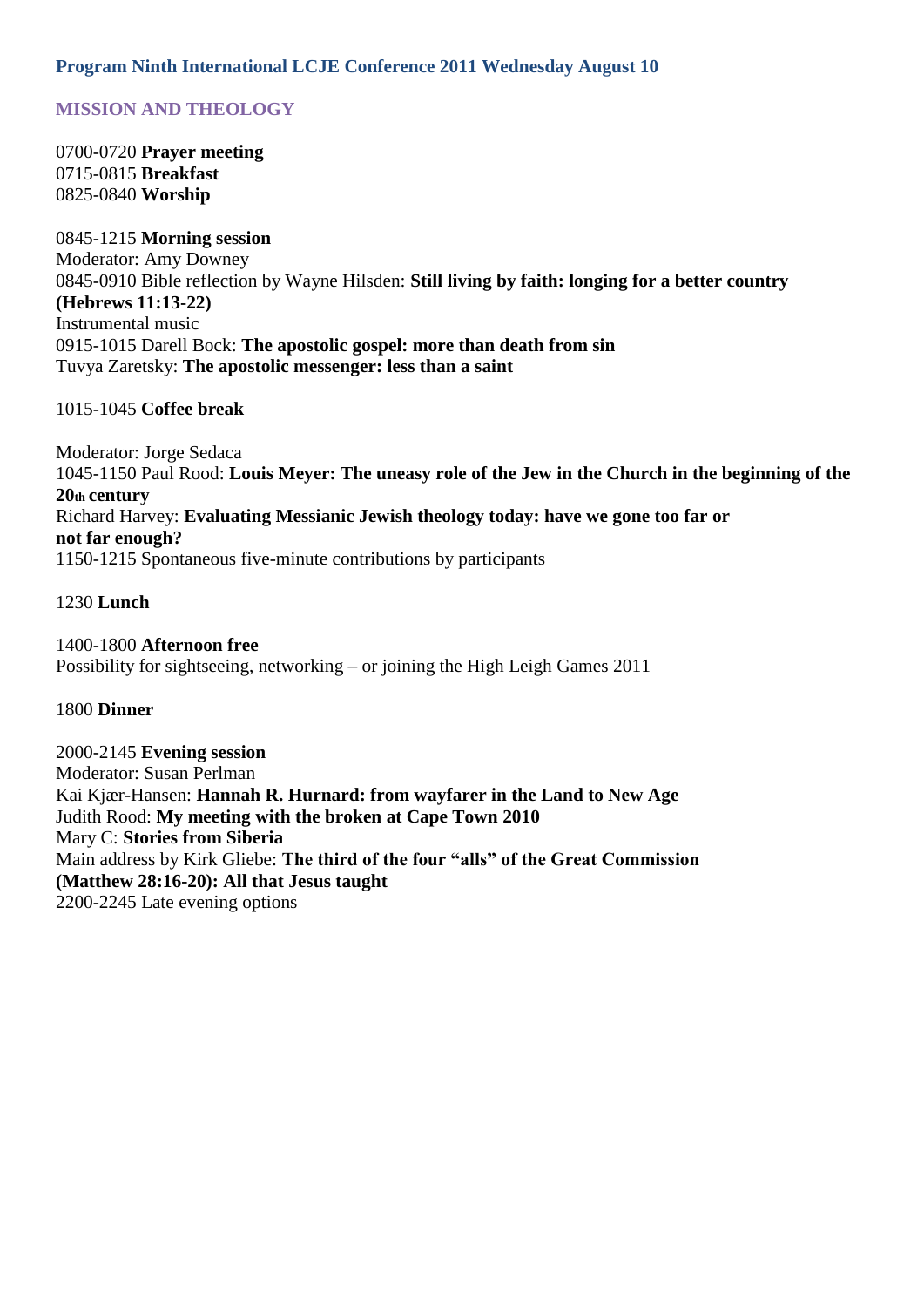# **Program Ninth International LCJE Conference 2011 Thursday August 11**

# **MAKING THE MESSIAH KNOWN**

0700-0720 **Prayer meeting** 0715-0815 **Breakfast** 0825-0840 **Worship**

0845-1200 **Morning session** Moderator: Bodil Skjøtt 0845-0910 Bible reflection by Susan Perlman: **Being mistreated along with the People of God (Hebrews 11:23-40)** Instrumental music 0910-1015 Paul Thaxter: **Making the Messiah known through the Bible's big story**

### 1015-1045 **Coffee break**

1045-1100 Spontaneous five-minute contributions by participants

1100-1115 Avi Snyder: **Making the Messiah known** (Drama) 1125-1215 Dialogue sessions: Making the Messiah known 1. **through websites and on the internet** – Eitan Bar 2. **through public debate and media** – Daniel Nessim 3. **through art and music** – Ann Hilsden

- 4. **through broadsides and publications**  Steve Cohen/Barry Ruben
- 5. **through theological and academic work** Tim Sigler

## 1230 **Lunch**

1500-1715 **Afternoon session** 1500-1600 Business meeting chaired by Tuvya Zaretsky Elections to LCJE's International Coordinating Committee Reading of second draft of Conference Statement

1615-1715 Regional meetings Reports by Area Coordinators Planning of the ongoing work Election of Area Coordinators

#### 1800 **Dinner**

#### 2000-2145 **Evening session**

Moderator: Susan Perlman Kai Kjær-Hansen**: Sitt Elsie of Tiberias: a Bible-woman evangelist in the Land** Theresa Newell: **My meeting with the Africans at Cape Town 2010** Louise Hirsch: **Stories from Birobidzhan** Main address by Joel Ben David: **The fourth of the four "alls" of the Great Commission (Matthew 28:16-20): Always** 2200-2245 Late evening options